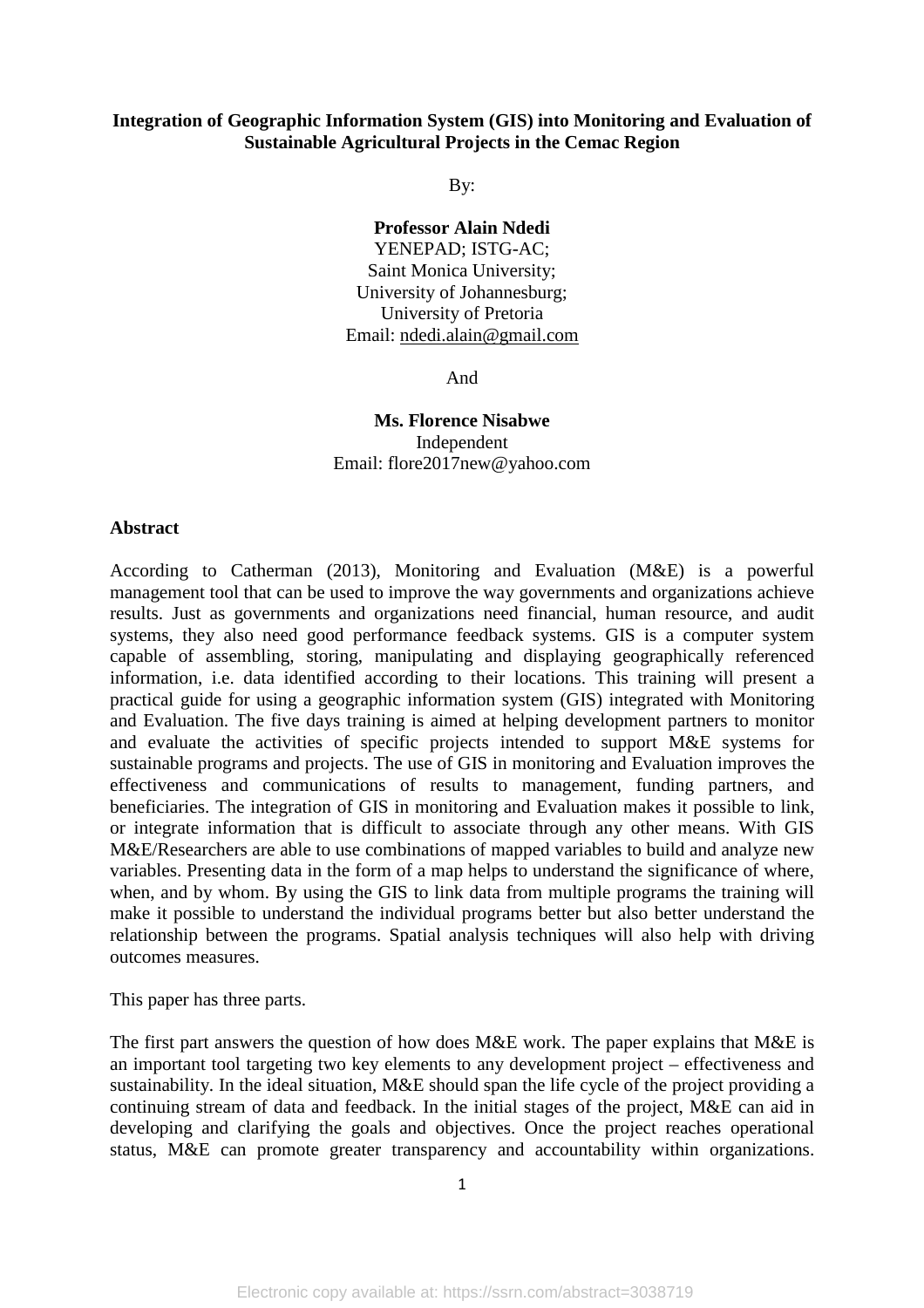Feedback from M&E during project execution means adjustments can be made to improve the prospect of sustaining successful outcomes. And, finally, using M&E techniques means that determining a project's success or failure does not have to wait until project completion and final reporting.

The second part analyses some ideas for creating an effective M&E system. In this second part, it is argued that there is no consensus on how many steps are necessary to build an effective M&E system. Kusek and Rist (2004), in Ten Steps to a Results-based Monitoring and Evaluation System, 2004 describe a step-by-step approach that has been used in a number of developing countries in the design and construct of M&E systems.

The third part of paper gives an overview on the linkages between GIS and M&E. The authors posit that A Geographic Information System (GIS) is a system designed to capture, store, manipulate, analyze, manage, and present all types of geographically referenced data. In the simplest terms, GIS is the merging of cartography, statistical analysis, and database technology. Maps have been used in monitoring and evaluation systems long before computers and technical names for processes were developed. Therefore, how can M&E and GIS work together? M&E and GIS have a fundamental difference: M&E is temporally focused – measuring changes and outcomes occurring over time and GIS is spatially oriented – identifying where the outcomes are occurring. The challenge is to merge these two different views into one tool that will display useful information in support of a successful outcome for the project. How this mixture is accomplished depends heavily on selecting appropriate, meaningful data for monitoring the project.

This paper is an attempt to present the usefulness of GIS and Maps as a compact and elegant method of communicating information especially during heavy rains and bad weathers. With, a well-designed map, a reader should be able to quickly interpret the displayed information without assistance. The paper argued that today, the most efficient and effective method of producing maps that communicate message is with a computer-based Geographic Information System.

**Keywords:** Integration of geographic information system (GIS), Monitoring and Evaluation, sustainable agricultural projects, CEMAC.

# **MONITORING AND EVALUATION**

**Monitoring** is the collection and analysis of information about a project or programme, undertaken while the project/programme is ongoing. **Evaluation** is the periodic, retrospective assessment of an organisation, project or programme that might be conducted internally or by external independent evaluators.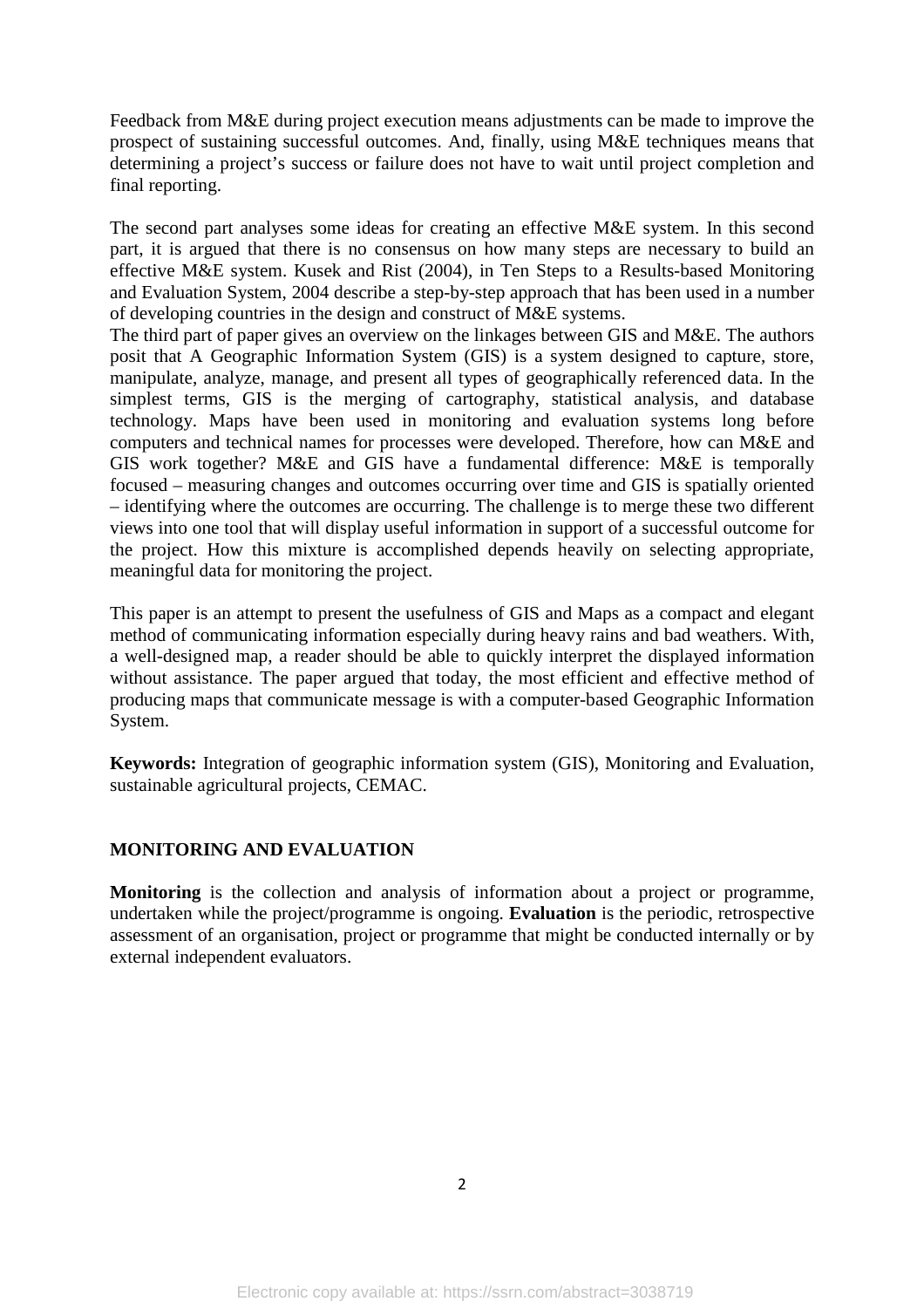#### **Figure 1: Monitoring and Evaluation process.**



**The first step** is to be clear about why you want to do M&E and the benefits it can offer. Community volunteers and activists often want to make the world a better place, making them action-orientated and often under-resourced. Monitoring and evaluation can sometimes seem like an unaffordable luxury, an administrative burden, or an unwelcome instrument of external oversight. But if used well, M&E can become a powerful tool for social and political change. Doing M&E (figure 1) can help you assess what difference you are making and can provide vital intelligence, for example to help you:

- **Assess** and demonstrate your effectiveness in achieving your objectives and/or impacts on people's lives;
- **Improve** internal learning and decision making about project design, how the group operates, and implementation i.e. about success factors, barriers, which approaches work/don't work etc;
- **Empower** and motivate volunteers and supporters;
- **Ensure accountability** to key stakeholders (e.g. your community, your members/supporters, the wider movement, funders, supporters);
- **Influence** government policy;
- **Share** learning with other communities and the wider movement;
- **Contribute** to the evidence base about effectiveness and limits of community action.

**The second step** is to develop some guiding principles to ensure that your M&E is relevant, useful, timely, and credible. Some examples might include making sure the M&E and/or information you collect is:

**• Focused and feasible** in relation to your available resources so that it supports rather than diverts resources from action (i.e. make sure you focus information collection on what you 'need to know', not on what would be 'nice to know');

**• Useful and timely** information to improve group learning, group decision making, and project design;

**• Useable** by, and/or comparable to, data collected by other stakeholders so it contributes to the wider evidence base;

**• Credible, valid and reliable** to the extent possible within your available resources; **•**  sensitive to unequal power relations when you collect information (i.e. ensure that you listen to people who might be marginalised in the community or do not have a strong voice);

**• Ethical** e.g. in relation to data consent and protection.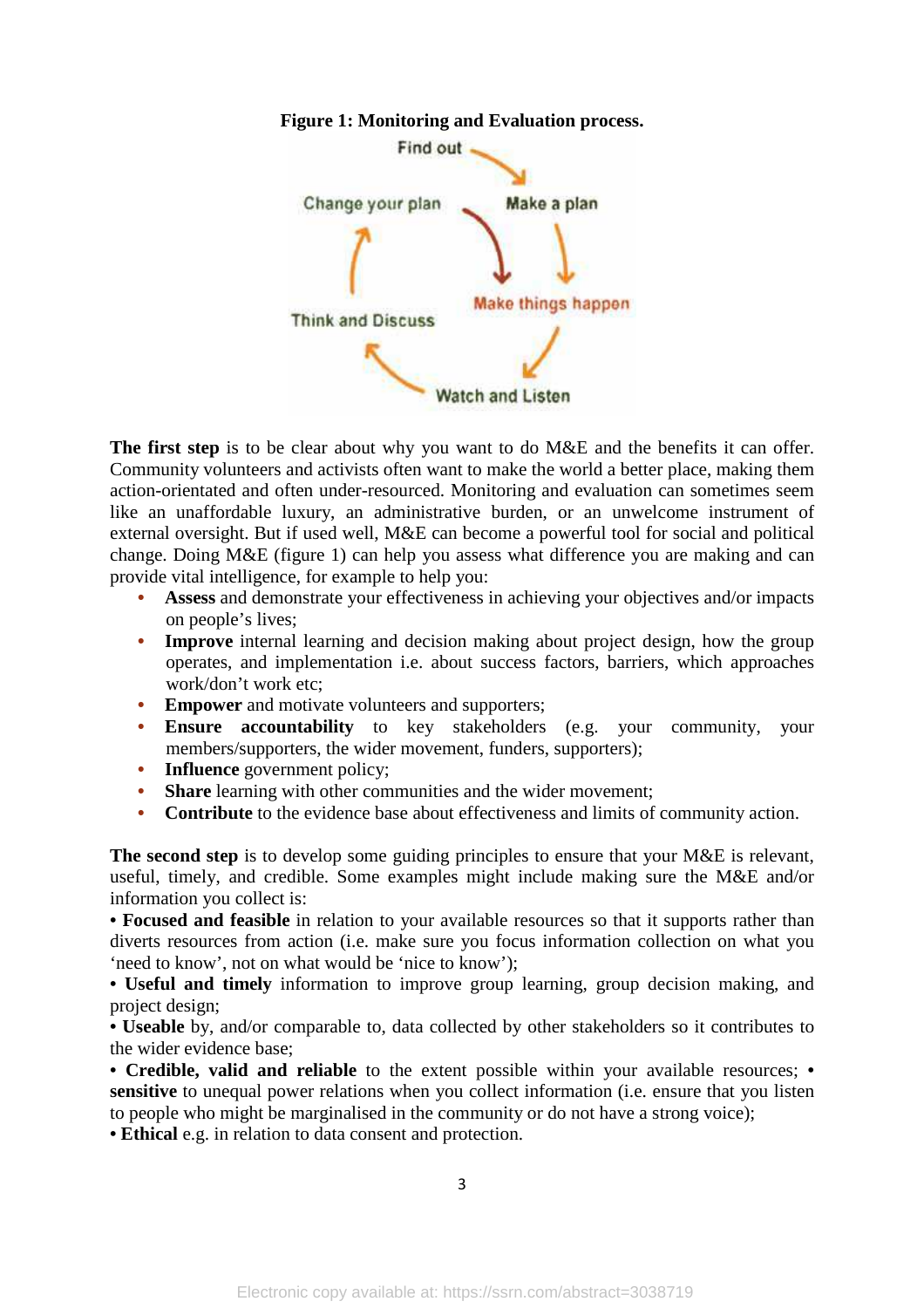**The third step** is to decide and prioritise the programmes or projects you will monitor as it is unlikely you will have the resources to monitor all your interventions at the same time. So you will need to think about which programmes or projects you want to assess; over what time period; and whether it is an on-going activity which requires monitoring or a completed activity which requires evaluation.

The fourth step is to ensure that M & E is relevant to the project/programme stakeholders. Therefore, it is important to consider the information needs. One will therefore need to identify the key internal and external stakeholders, and decide how to involve them in the design, implementation, analysis and/or communication of findings. Examples of people you might want to include are (a) people directly involved in your projects (b) stakeholders in your wider community (geographic or community of interest) such as specific groups of residents, specific networks, community groups, the wider movement, and/or (c) external stakeholders e.g. funders, local and national policy makers. It might also be possible to work in partnership University departments.

**The fifth key step** is to identify the issues and questions you wish to learn about, and hence monitor. These often include issues and questions internal to the evaluator group (Organisational capacity/group processes – how well are you working together in relation to the following? ; needed resources (human, financial, technical); leadership and vision, management (e.g. clarity about aims, objectives, roles & responsibility; adaptability) cost effectiveness; sustainability (e.g. finance and/or volunteer burn out); Joint working or how well are you working with others, for example in relation to partnerships, the wider movement, alliances, coalitions, and the disseminating or sharing good practice and techniques.

**The sixth step** is to clarify the project/programme aims, objectives, activities and pathways to change. In order to assess progress needed to know what the project is trying to achieve and how: that is, the aims, objectives and planned activities.

## *The Pathway to change*

Although change can be complex it can be helpful to present your programme and strategy in the form of a change pathway, or an impact chain. This describes how your project activities will contribute to your desired outcomes (your objectives); which will in turn contribute to final impacts (your aims). A simplified impact chain looks like this:

# Inputs —→ Activities —→ Outputs —→ Outcome —→ Impacts

In practice the impact chain is unlikely to be linear: there may be multiple outcomes and impacts and there may be interactions and feedback loops between different parts of the pathway.

### *Change Assumptions*

A change pathway/ impact chain can be useful because it reveals the interrelationships between activities, outcomes and impacts and therefore also your change assumptions or theory about how you think change will be achieved. These assumptions are often implicit rather than explicit so you may not even be aware of them. If you haven't already done so it's worth taking time in the group to discuss them to see whether you are all in agreement,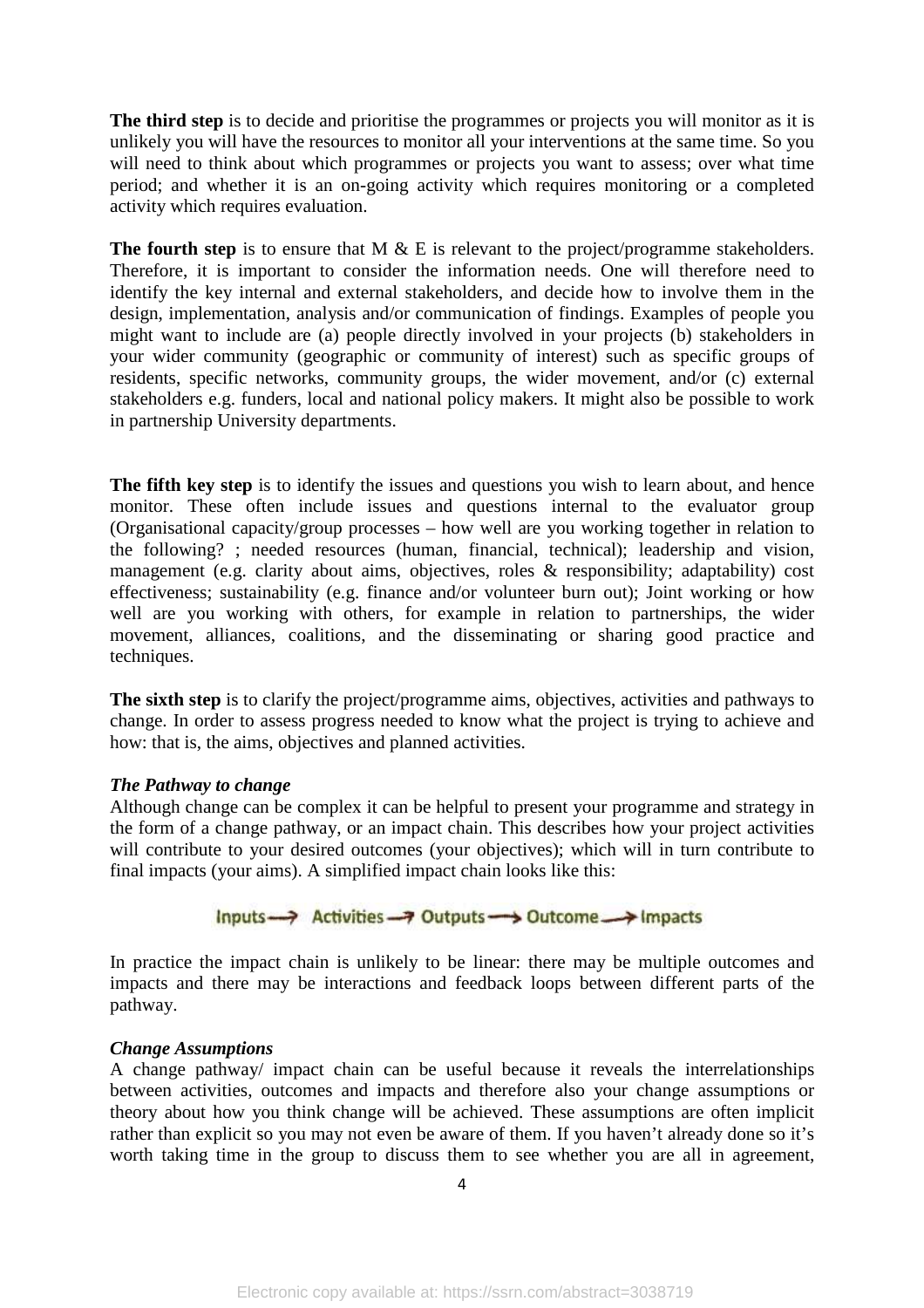whether they seem plausible, and/or whether you might need to investigate them more. You could test them against existing theories of change, evidence and/or your practical experience or the experience of other groups. The more well-founded your change assumptions at the start the greater your impact is likely to be.

**The seventh step** is to identifying what information the evaluator needs to collect. Generally you are likely to need information to track and assess what has changed (both intended and unintended); understand the reasons for changes - i.e. what factors/organisations/individuals have facilitated/constrained change (including your contribution); to interpret the changes i.e. people's perceptions and experiences of change. Further, the information collected might either be quantitative information expressed in numerical terms as numbers and ratios for example. This information will allow the evaluator to answer 'what', 'how many' and 'when' questions. The information may also be qualitative, expressed through descriptive prose and can address questions about 'why' and 'how', as well as perceptions, attitudes and beliefs.

**The eighth step** is deciding how the information will be collected. There is internal monitoring where for each indicator one need to work out how the information will be collected. During this step, the evaluator can either conduct his own evaluations or commission an independent external person to do it for you. External evaluations can be more useful as interviewees may be more likely to talk openly to them, however they can be expensive unless they are conducted by funded academic researchers (see the Transition Research Network, and the Transition Research Primer). External evaluators can use the information collected by the internal monitoring system but may also need to supplement this with other information collected from a range of internal and external stakeholders e.g. from group workshops, semi structured interviews and/or surveys.

Last steps may include depending on the purpose of the M&E to communicate the data to relevant stakeholders. This might involve deciding key audiences e.g. community group, community, donors, policy makers and the media; tailoring and packaging the data to key stakeholders/audiences; converting data into graphs, pie charts etc, and drawing out key lessons for key stakeholders/audiences. The information could then be incorporated into Annual reports (see the links below for examples), or provide a useful background document to give people who want to know what your group does.

To this last, it is important that the evaluator gain informed consent from research respondents/participants, ensure their anonymity in the communication of research findings, and respect data protection laws.

Developing an M&E system must involve cooperation between stakeholders in the project. The evaluator must keep in mind the M&E-GIS methodology and advocate for features that will be needed to create a successful M&E-GIS system. Advocate for collecting spatial data such as location coordinates as an important attribute of the data collection task. The model to use in developing the M&E-GIS system follows a "past, present, future" format.

## **GEOGRAPHIC INFORMATION SYSTEMS (GIS)**

When evaluating which GIS software will work for your organization, some important factors to consider include: cost, ease of learning, as well as capabilities of the GIS software application to meet the evaluator needs. Developing a useful M&E-GIS system will require the services of a knowledgeable GIS technician. Although is it possible for many people with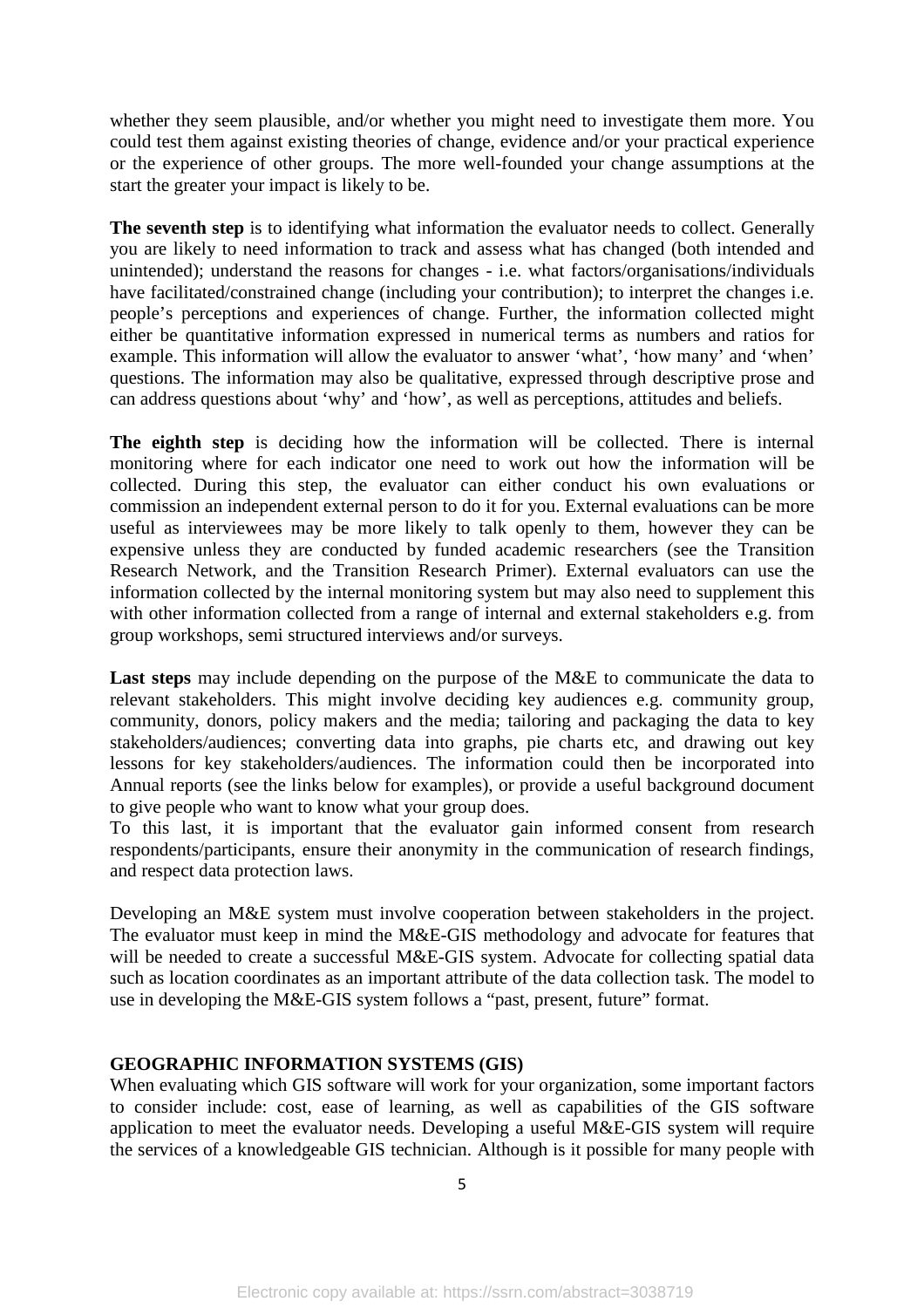some information technology experience to learn to use GIS, your time and availability requirements may require finding a person who already has well-developed GIS skills.

Powerful commercially available GIS systems are available after paying a licensing fee which can be quite expensive. The most popular GIS software in the US is ArcGIS from Esri. A down-loadable trial version is available for evaluation. In other regions of the world (Cameroon in this case), different GIS software applications are "local favorites". Check with the geography department of a local college or university to see what commercial GIS software is most commonly used in your area. If high licensing costs are a barrier to an organization's use of GIS software, a variety of open-source (free) GIS software is available for download from the internet. One of the most popular, powerful and easy-to-learn opensource GIS applications is Quantum GIS (QGIS) which provides data viewing, editing, and analysis capabilities. The field of on-line GIS software is presently undergoing significant development and advancement. At this time, the two most prominent sources of free versions of online GIS (open systems) are both provided by commercial GIS software suppliers probably introducing their product with a free version with limited capabilities in hopes that users will eventually upgrade to their fee-based versions with full capabilities.

The two companies that offer free on-line GIS capabilities are:

- a. Esri at http://www.arcgis.com/home/index.html and
- b. GeoCommons at http://www.geocommons.com/.

Expect more vendors to provide free, limited capability versions of their on-line GIS software. The expectation of open-source versions of on-line GIS software is limited because of the cost and support requirements of maintaining a cloud-computing environment without an income revenue stream.

## **M&E-GIS IMPLEMENTATION**

The M&E-GIS process is a series of three maps:

- 1. A "current" map showing the current status of each reporting entity. e.g., school, health clinic, well, food distribution center, etc.
- 2. A "past" map, that illustrates the work completed since the last report
- 3. A "future" map showing the work to be done before the next report is due, e.g., repairs, new installations, training, etc.

This 3-stage model has many similarities to an accounting model:

- 1. The current map is a balance sheet showing the current level of accounts at a specific moment in time
- 2. The past map is similar to a financial statement of revenues and expenses for activities during the prior reporting period
- 3. The future map is similar to a budget which is the plan for activity in the upcoming accounting period

Persons who are familiar with standard accounting reports should find this model of an M&E-GIS map-based reporting system easy to understand. Other conceptual models may be a better fit for your project. The most important principle to remember is that you are using key indicators to map outcomes that tell a story -- the map model is only the method of displaying the outcomes.